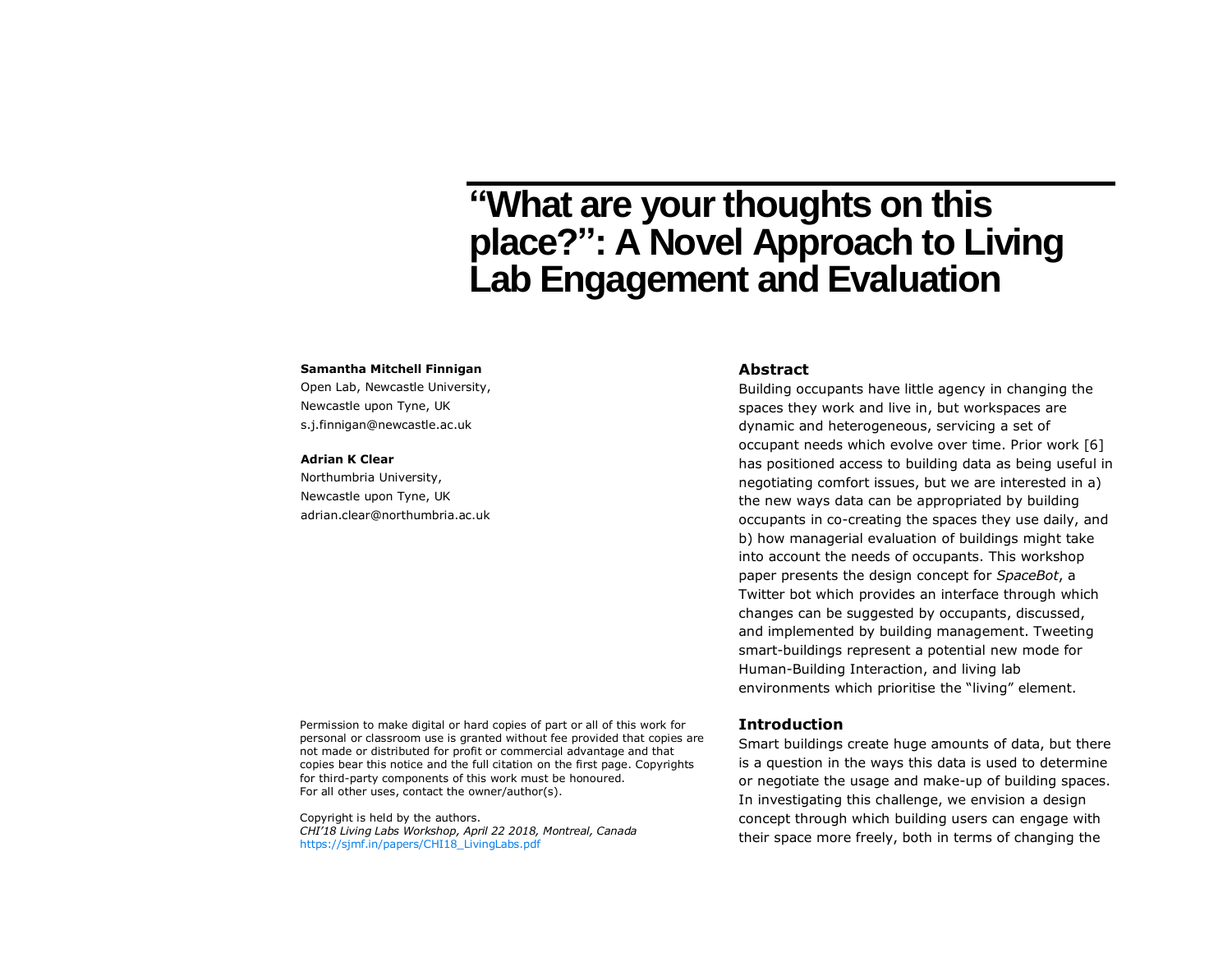

# **NCL Estates Team** @NUEstates

Newcastle University. Estate Support Service. Delivering an outstanding estate.

© Newcastle Upon Tyne, England  $\mathcal{S}$  ncl.ac.uk/estates/

<span id="page-1-0"></span>**Figure 1:** Existing engagement of the estates management team with students and staff oncampus via Twitter

<span id="page-1-1"></span>

**Figure 2:** The Urban Sciences Building at Newcastle University. A Living Lab building designed to the BREEAM Excellent standard.

physical attributes of that space and in examining the role building data might have in negotiations of its use.

We conceive that Twitter [\(https://twitter.com/\)](https://twitter.com/) can be leveraged as a tool for the co-creation of building spaces in a bottom-up configuration by building occupants. Twitter has received wide attention within HCI research: a microblogging platform which has become a significant source of user-generated content, and a mouthpiece and communication channel for organisations. These affordances make the platform a viable feedback mechanism for organisations in the management of their built estate (e.g. as in [Figure 1\)](#page-1-0) and allow us to investigate new modes of use for these spaces, as well as novel ways in which building feedback can be collected and made accessible to building and departmental managers.

The building we examine in this work is a university campus building newly opened in September 2017: the Urban Sciences Building [\(Figure 2\)](#page-1-1). The building houses 200+ academic staff and researchers, and has capacity for 750+ students. It was designed from the outset as a Living Lab: an affordance which enables this study, as data collected from Building Management Systems (BMS) and services is openly available to researchers. We foresee potential in this to engage occupants and management in their negotiation processes [5]. Our interest in newer data-augmented buildings was piqued by a question asked following our Ubicomp 2017 presentation of our work on auditing using retrofittable sensor toolkits [10]: what approaches might make sense for new buildings, where there is a huge amount of data logged through BMS?

### **Related Work**

Building managers are highly engaged in evaluating and improving occupant experience within buildings. Post-occupancy evaluation (POE) [3] is the industry standard evaluation method, using surveys [7] (e.g. the BUS methodology, & Likert-scale based questions) to gather feedback from building users which can be of utility in designing future building projects. Occupant satisfaction forms just one item [4] in a range of criteria the industry (and industry bodies, for example BRE) has developed in standards to measure and evaluate new buildings. Newer, more inclusive building standards are beginning to be adopted, such as the WELL Building Standard [9] which re-frames the built environment with a focus on occupant health and wellbeing. Such methodologies are highly structured, but we foresee novel ways of gathering qualitative data which could be used in combination with standards through unstructured technology-mediated discussion.

In motivating our design, and in demonstrating why a Twitter bot for co-creating and evaluating buildings is an interesting concept, we outline a few previous uses of Twitter in HCI literature. Twitter has been leveraged as a means for increasing involvement and participation: co-constructing lecture material [2] in an educational setting; as a methodology for conducting online research surveys [1]; as well as in more traditional applications e.g. as a customer service chatbot [12]. In terms of sustainably-focused projects, the TweetDrops visualisation [11] raised awareness of sustainability issues, and EnergyBabble [8] presents the use of an artefact powered by tweets (among other data) to investigate discourse around sustainability practices in small communities in the UK.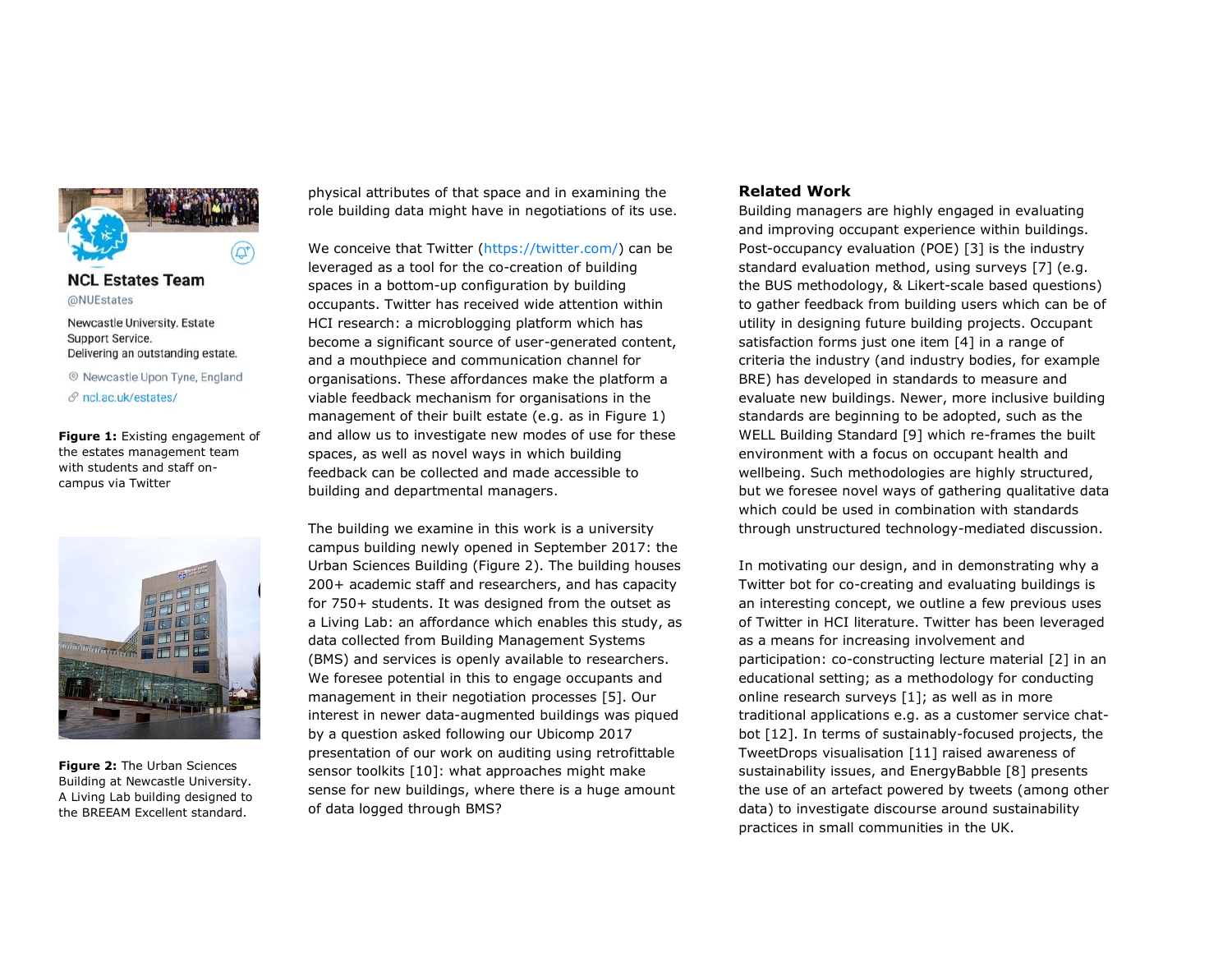# **Interview Themes**

**Expectations:** Common expectations included that the design would dictate if spaces were successful (or not), and that usage would be as-designed. As new settlers in the building, it was expected that this will be discovered over time.

**Adversariality:** Staff used adversarial language to talk about negotiating different groups' requirements, positioning the University, student body, and Estates service as sometimes having conflicting needs & motives.

**Mechanicism:** Staff conceptualised the building and the organisation as a mechanism: component parts working to create the whole.

**Neoliberalism**: Common to all staff was an understanding that the University operates as a business, supplying a service to users/consumers. This has implications for how students are framed, and how facilities are managed.

## **Methods**

We conducted initial interviews with four key management stakeholders, which informed the design direction we have taken with SpaceBot. The motivation for this was in finding out how managerial staff conceptualise building space and its evaluation, and generating an understanding of which aspects of building use should be addressed by our study. We hold that our stakeholder-interview methodology was a valid way to inform this design (as opposed to, say, participatory design with building occupants) as cocreation and evaluation of spaces go hand in hand: within an organisational structure, change can only be effected through a carefully managed process involving multiple actors who seek to ensure the building is running according to their set of evaluation criteria.

Our interviews were transcribed and the corpus thoroughly coded using a lens-based coding approach. Our chosen lenses were:

- *Existing Practice*: How things are done/happen
- Space & Place: Space construction/perception
- *Position & Power*: How occupants (students, staff) are viewed by management

The theming of our  $\sim$  600 codes revealed themes around *expectations, adversariality*, *mechanicism* and *neoliberalism*. These themes generated findings which informed our design concept: these are summarised in the sidebar.

# **Technology Design**

The following section outlines the design of *SpaceBot*: a Twitter bot that provides a forum for occupant discussion of the Living Lab building, backed by data

generated by its BMS. Importantly, our design is enabled by the fact that management in our target building were highly interested in gathering feedback to inform changes to the space. A Twitter-based agent is therefore a good way to explore this.

While our intention is to code and deploy some realisation of this concept in future, we intend to first explore and develop it through a series of design fiction workshops, promoting discussion of interfaces which enable ongoing interactions with a smart-building. We outline possible interaction methods, connecting them to motivations from initial research, and define what can be captured about interactions which can be of use for facilities managers in evaluating the building.

# *SpaceBot*

Our preliminary work revealed how managers conceptualise their practice in relation to our building, and the infrastructures and processes in place for managing its spaces and the people within the



<span id="page-2-0"></span>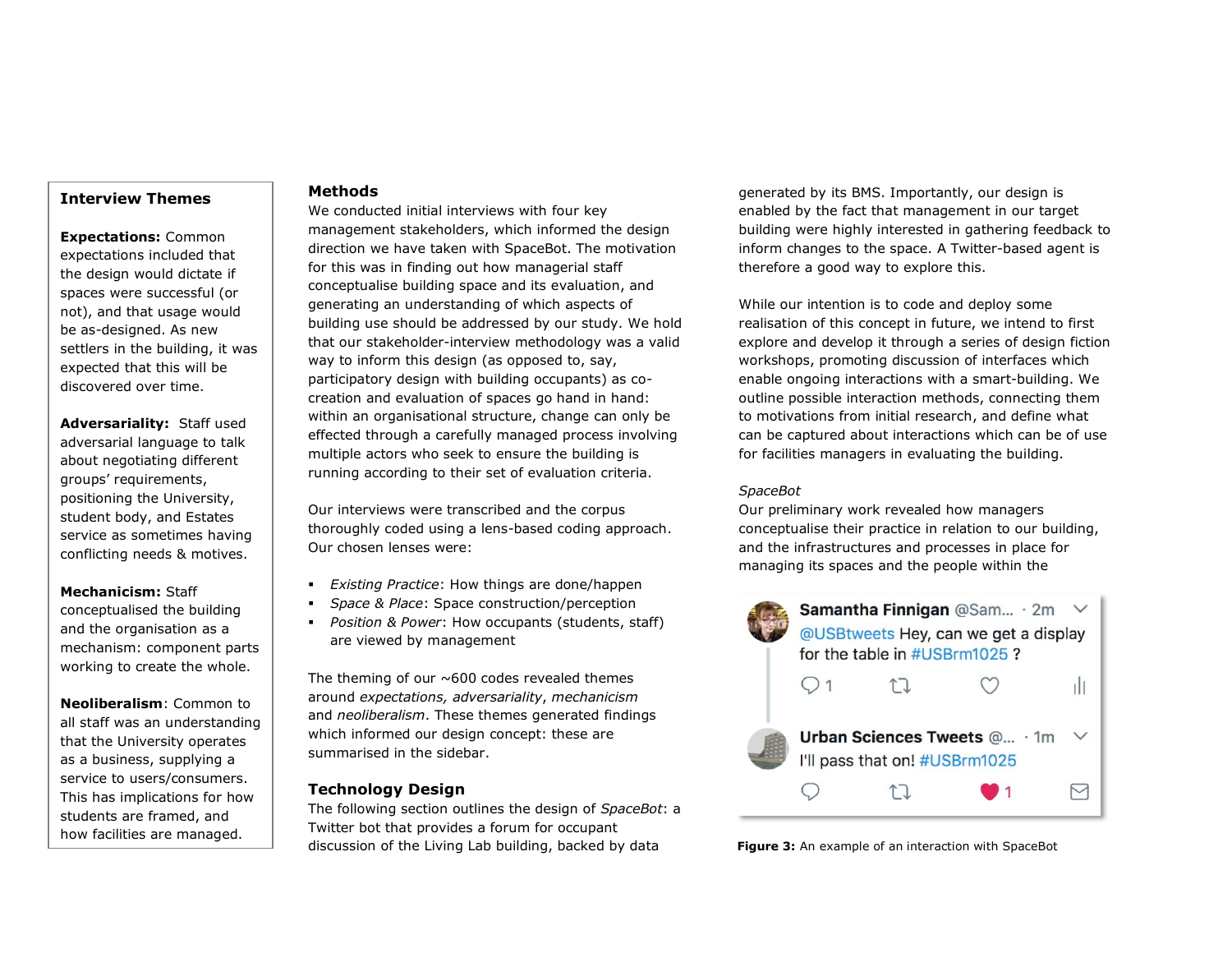

**Figure 4:** An image macro / meme. In making our Twitter bot more playful and relatable to our occupants (many of whom are undergraduate computing students), we can embed image macros in some tweets (where relevant— and where playfully irreverent). Image source: quickmeme.com



**Figure 5:** A graph generated from CO2 data for an office kitchen, collected from the BACNET BMS network, served to researchers via an API, and graphed using Python *matplotlib* with the xkcd style.

| <b>Twitter Affordance</b>             | <b>SpaceBot Usage</b>                                                                                                                                                      |
|---------------------------------------|----------------------------------------------------------------------------------------------------------------------------------------------------------------------------|
| <b>Mentions</b> (e.g. @SamMFinnigan)  | Attracting facilities management attention (e.g. "Hey @BuildingManager, it's<br>really warm (29.4 $^{\circ}$ C) in 1.072!"), or for notifying users subscribed to the bot. |
| <b>Following</b> (and following back) | Following is a common tactic for advertising a Twitter feed, but should be<br>limited (e.g. to known academics & students) to avoid being treated as spam.                 |
| <b>Hashtags</b> (e.g. $\#$ LabTweets) | Tagging data as about a particular space (e.g. #UrbanScience #USBrm1025),<br>and listening for these tags in order to respond to user queries.                             |
| <b>Media</b> (attaching images/video) | Attaching graphs of space data, or even for playful use (e.g. embedding text<br>in image macros & memes).                                                                  |
| <b>Polls</b>                          | Polls can be conducted through Twitter (and can even use a Likert scale) e.g.<br>a user survey: would you prefer X, Y, or Z?                                               |

**Table 1**: Selected design affordances of Twitter, and some potential ways these could be used as part of SpaceBot.

organisation. Our first requirement for *SpaceBot* is to provide a forum for occupants to change elements of their space [\(Figure 3\)](#page-2-0). It is clear that existing staff conceptions of engagement are from a top-down perspective: the building Tannoy system and the Estates Twitter feed, for example, were both mentioned by interviewees but are designed from a management perspective. Conversely, SpaceBot is intended to provide an open-ended space for discussion, to investigate what factors the building occupants themselves want to be changed (and therefore how these spaces should be evaluated by management).

#### *Data Presentation*

The affordances and existing functionality of Twitter affect how it can be leveraged: SpaceBot draws in highly localised building data from sensors (temperature, humidity, CO2 and light, among others) which can be queried through hash-tagged tweets to

the bot. How the data is arranged and can be queried depends on how people can interact with it. For example: graphs can be easily tweeted as an image attachment, but there are challenges in understanding what visualisations might be useful for occupants. The second purpose of this design concept is to investigate this sense-making challenge.

# *Spatial Hashtagging*

in using hashtags for advertising particular space IDs, SpaceBot connects to the spatial layout of the realworld building. Posters in these spaces advertise a unique hashtag space ID (e.g. *#USBrm1025)* which the bot is programmed to respond to. This can be used to retrieve data on a space, or specify where changes should be made. These posters are augmented using a BLE beacon, which advertises a URI link to tweet at the *SpaceBot*, with a notification which appears on the phones of people within the space.